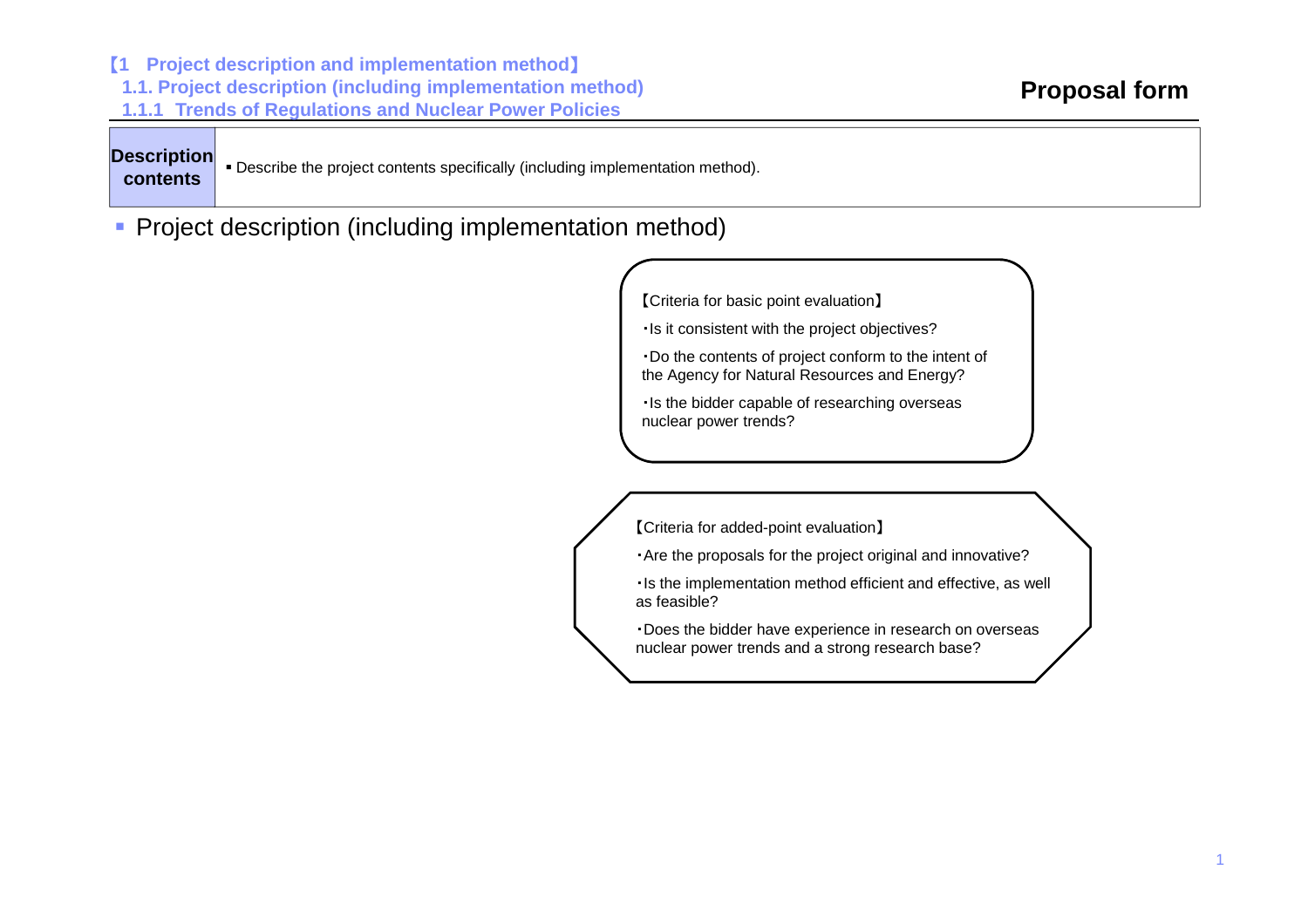【**<sup>1</sup> Project description and implementation method**】

**1.1. Project description (including implementation method)**

**1.1.2 Understanding Users' Needs**

Е Description **Description** Describe the project contents specifically (including implementation method).<br>**Contents** 

**Project description (including implementation method)** 

【Criteria for basic point evaluation】

・Is it consistent with the project objectives?

・Do the contents of project conform to the intent of the Agency for Natural Resources and Energy?

・Is the bidder capable of researching overseas nuclear power trends?

【Criteria for added-point evaluation】

・Are the proposals for the project original and innovative?

・Is the implementation method efficient and effective, as well as feasible?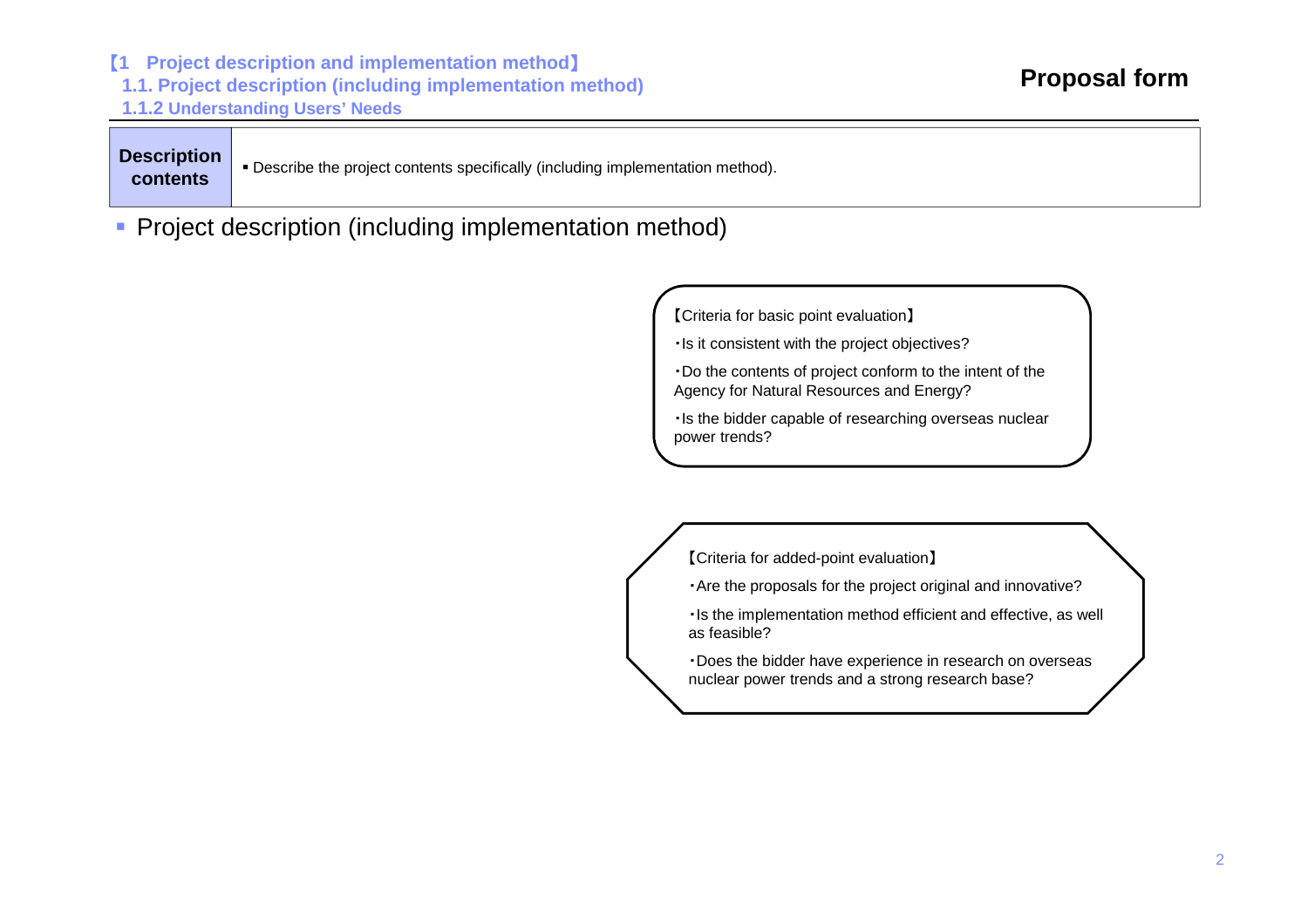**1.1. Project description (including implementation method) 1.1.3 Advanced Light Water Reactors with High-Level Safety** Describe the project contents specifically (including implementation method). **Proposal form Description contents**

**Project description (including implementation method)** 

【**<sup>1</sup> Project description and implementation method**】

【Criteria for basic point evaluation】

・Is it consistent with the project objectives?

・Do the contents of project conform to the intent of the Agency for Natural Resources and Energy?

・Is the bidder capable of researching overseas nuclear power trends?

【Criteria for added-point evaluation】

・Are the proposals for the project original and innovative?

・Is the implementation method efficient and effective, as well as feasible?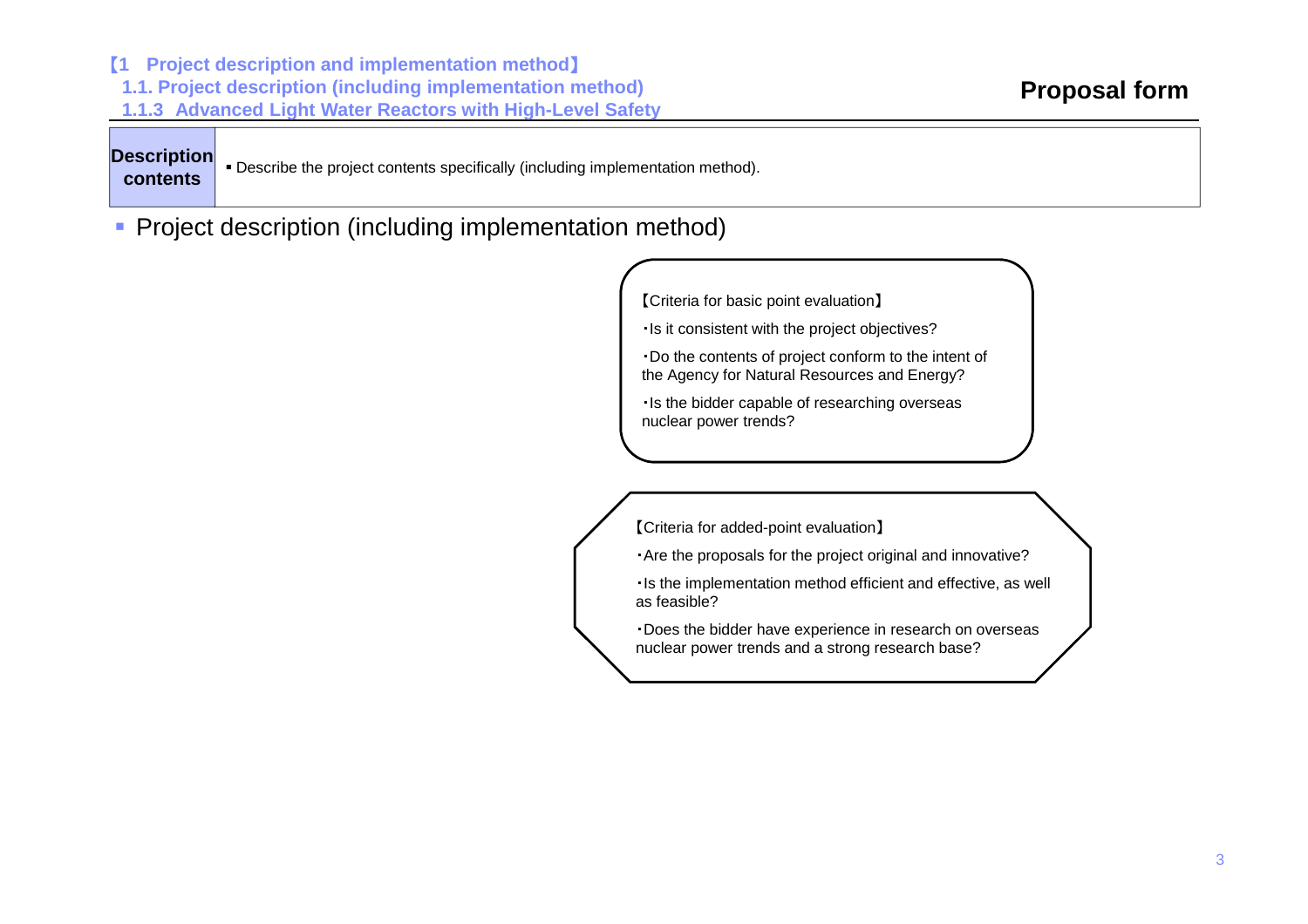【**<sup>1</sup> Project description and implementation method**】 **1.1. Project description (including implementation method) 1.1.4 Field Study**

| <b>Description</b> |
|--------------------|
| contents           |

Е Description **Description** Describe the project contents specifically (including implementation method).<br>**Contents** 

**Project description (including implementation method)** 

【Criteria for basic point evaluation】

・Is it consistent with the project objectives?

・Do the contents of project conform to the intent of the Agency for Natural Resources and Energy?

・Is the bidder capable of researching overseas nuclear power trends?

【Criteria for added-point evaluation】

・Are the proposals for the project original and innovative?

・Is the implementation method efficient and effective, as well as feasible?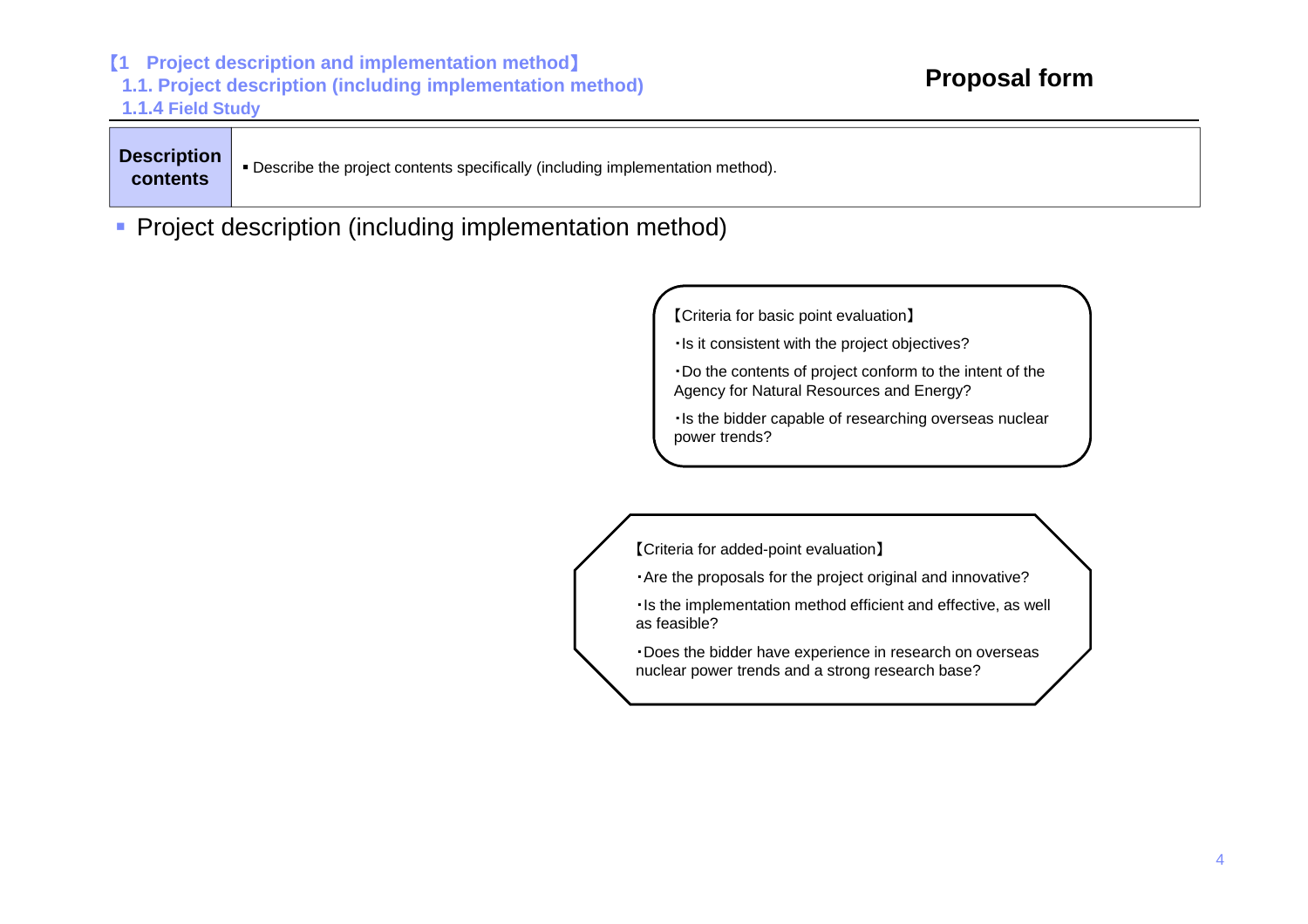## 【**2 Project implementation plan**】

### **Description contents**

 To ensure that good results are obtained, describe major milestones of the project implementation plan (work contents and schedule) conducted by the bidder, and state specifically and objectively the basis for the schedule proposed.

#### $\mathbf{r}$ Work contents and schedule

| (Include the following items in the description.) |                              | Work description, persons in charge, start date, end date, title of document prepared, milestones                                                                 |   |                                                                                | <b>Example of</b><br>description                                                                                                                                                                                                                                                                                                                     |
|---------------------------------------------------|------------------------------|-------------------------------------------------------------------------------------------------------------------------------------------------------------------|---|--------------------------------------------------------------------------------|------------------------------------------------------------------------------------------------------------------------------------------------------------------------------------------------------------------------------------------------------------------------------------------------------------------------------------------------------|
| Quarter                                           |                              | 2                                                                                                                                                                 | 3 | $\overline{4}$                                                                 |                                                                                                                                                                                                                                                                                                                                                      |
| 1.1.1<br>OO                                       |                              |                                                                                                                                                                   |   | <b>[Criteria for basic point evaluation]</b><br>· Is the schedule appropriate? |                                                                                                                                                                                                                                                                                                                                                      |
| 1.1.2<br>OO.                                      |                              |                                                                                                                                                                   |   |                                                                                | . Can the bidder meet the objectives according to the schedule?                                                                                                                                                                                                                                                                                      |
| 1.1.3<br>OO                                       |                              |                                                                                                                                                                   |   |                                                                                |                                                                                                                                                                                                                                                                                                                                                      |
| Other                                             |                              | Interim report                                                                                                                                                    |   | Report<br>writing                                                              |                                                                                                                                                                                                                                                                                                                                                      |
| .                                                 | XXXXXXXXXXXXXXXXXXXXXXXXXXXX | Innovativeness and ideas that will ensure that work is completed on time<br>The schedule used in the past XXX was utilized as a template to create this schedule. |   | Criteria for added-point evaluation]                                           | · Are reasons, innovativeness, and experience which<br>indicate this schedule is reasonably achievable shown?<br>Is the schedule set up carefully such that the project<br>implementation timing and term is established in<br>accordance with the objectives and the findings of the<br>research can be reflected in the later project and reported |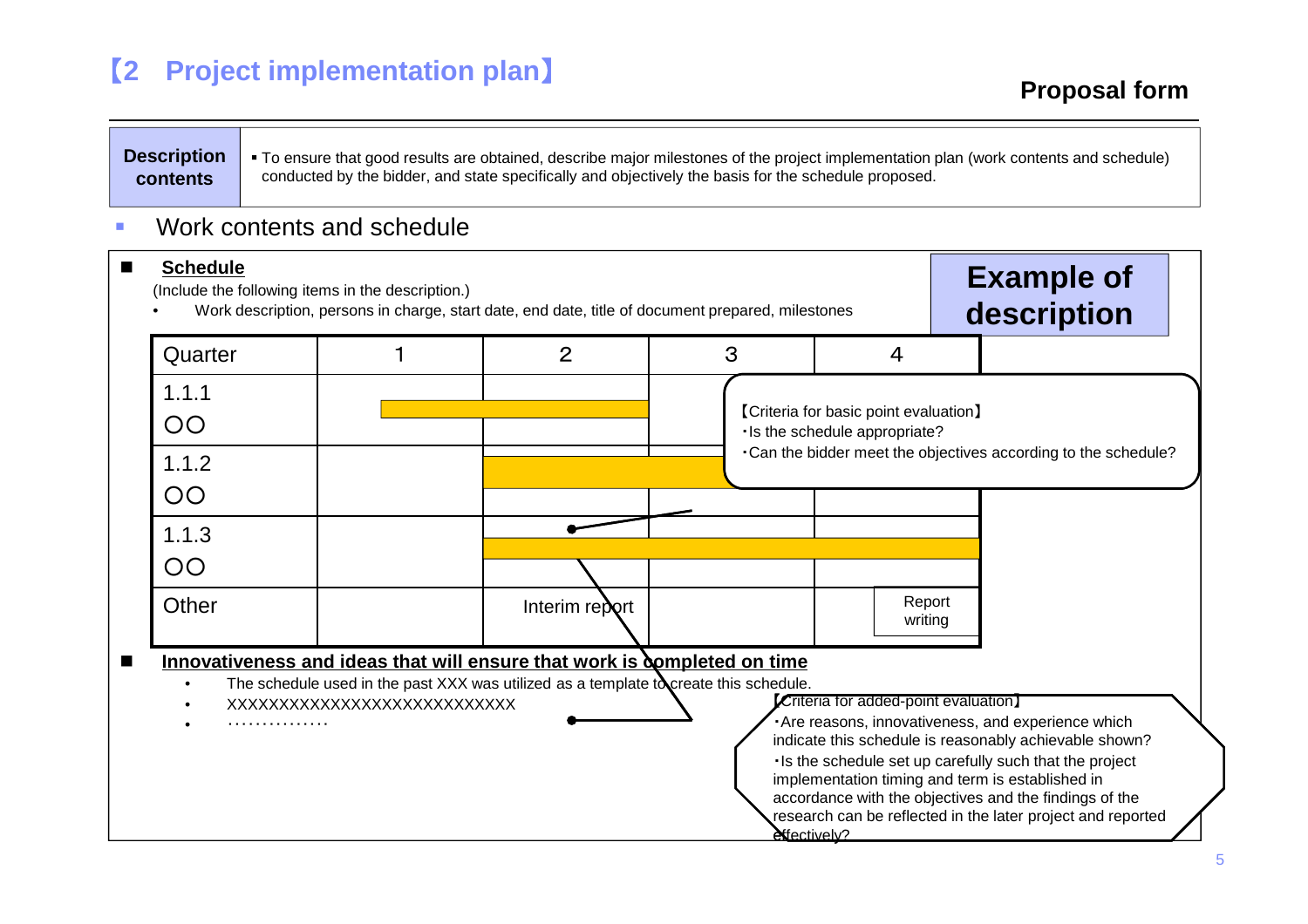## 【**3 Project implementation system**】

**3.1 Organizational expertise and experience in similar projects**

**Description contents**

Describe organizational expertise, know-how, and past experience relevant to the project.

### ■ Expertise and know-how

- ► XXXXXXXXXX
- ⋗ Separately described in the proposal, "reference to XXX", etc.

### **Past Experience**

(Include the following in the description.)

- $\triangleright$  Client (\* it is not mandatory to disclose the actual name. Instead, the name may be written as, for example, "Central government department A" or something similar.)
- $\blacktriangleright$ Summary of implementation
- ⋗ Implementation timing
- ⋗ Principal persons in charge of project implementation, etc.

If additional information is available, attach it to this as "annex".

# **Example of description**

【Criteria for basic point evaluation】

・Do they have experience (expertise obtained) in similar projects?

・Does the organization have the ability to examine the research contents from various perspectives?

(Does the organization have different specialized departments, or a balanced structure?)

> 【Criteria for added-point evaluation】 ・Do they have a reservoir of expertise, know-how, and others useful for this project?

・Do they have implementation experience of research which is cited in various materials, or have they achieved valuable research outcomes?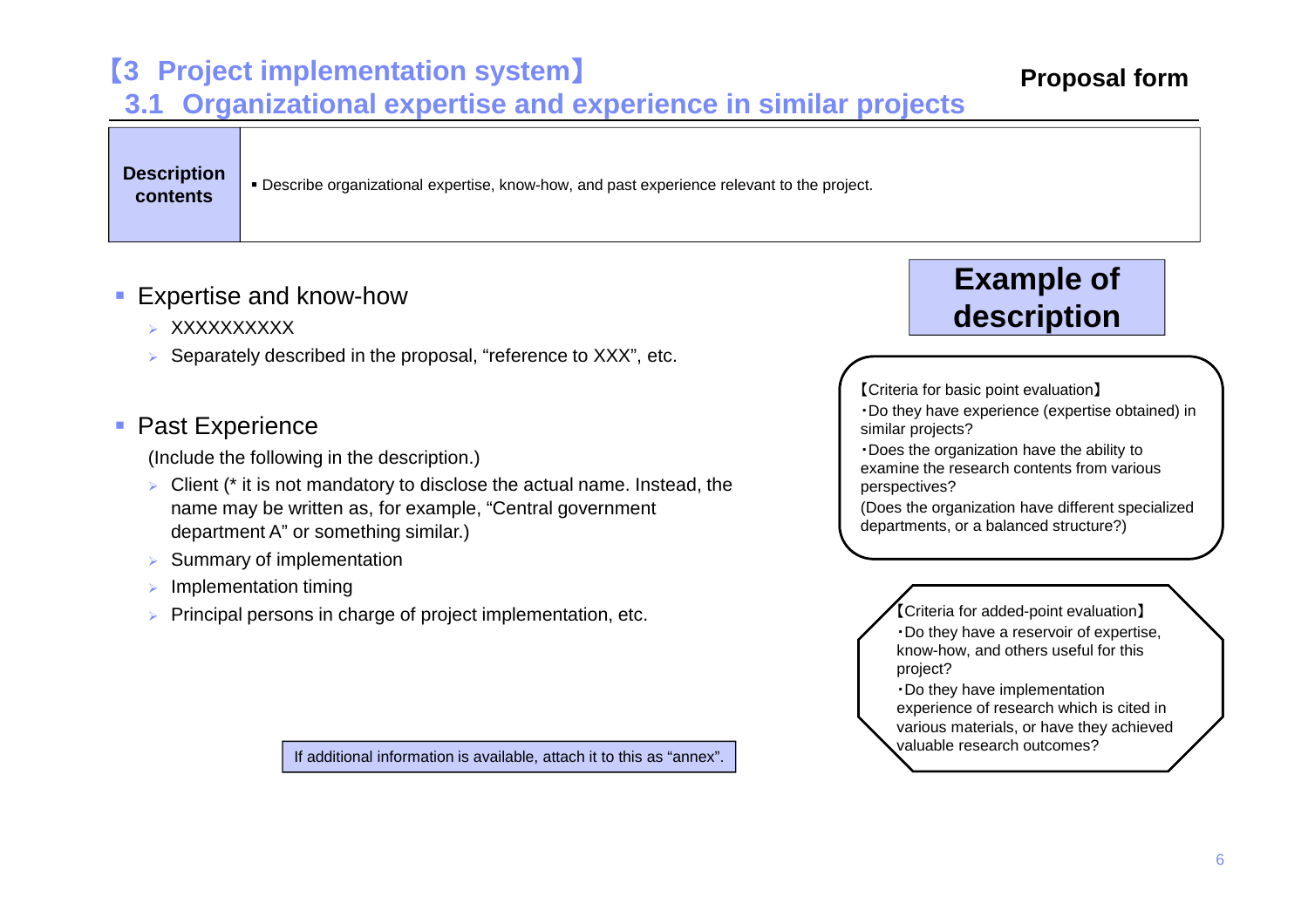### 【**3 Project implementation system**】

### **Proposal form**

**3.2 Expertise and past experience in similar projects of persons who will be engaged in this project**

**Description contents**

Describe expertise, accumulated know-how, and past experience in similar projects of persons who will be engaged in this project.

#### **Name of person in charge**

(Include the following items in the description.)

- ⋗ Division and position
- ⋗ Work to undertake
- ⋗ Role
- $\mathbf{v}$  Work experience (customer business category, work implemented and its contents, positioning in the organization, implementation term)
- ⋗ Career summary, skills, expertise, etc.
- ⋗ Past successes

#### П **Name of person in charge**

(Include the following items in the description.)

- ⋗ Division and position
- ⋗ Work to undertake
- ⋗ Role
- $\mathbf{v}$  Work experience (customer business category, work implemented and its contents, positioning in the organization, implementation term)
- $\mathbf{v}$ Career summary, skills, expertise, etc.
- ⋗ Past successes

If additional information is available, attach it to this as "annex".

## **Example of description**

【Criteria for basic point evaluation】

- ・Do they have experience in similar projects?
- ・Do they have implementation experience of research which is cited in various materials, or have they achieved valuable research outcomes?

【 Criteria for added-point evaluation】 outcomes? ・Do they have a reservoir of expertise, knowhow, and others useful for this project? ・Do they have implementation experience of research which is cited in various materials, or have they achieved valuable research